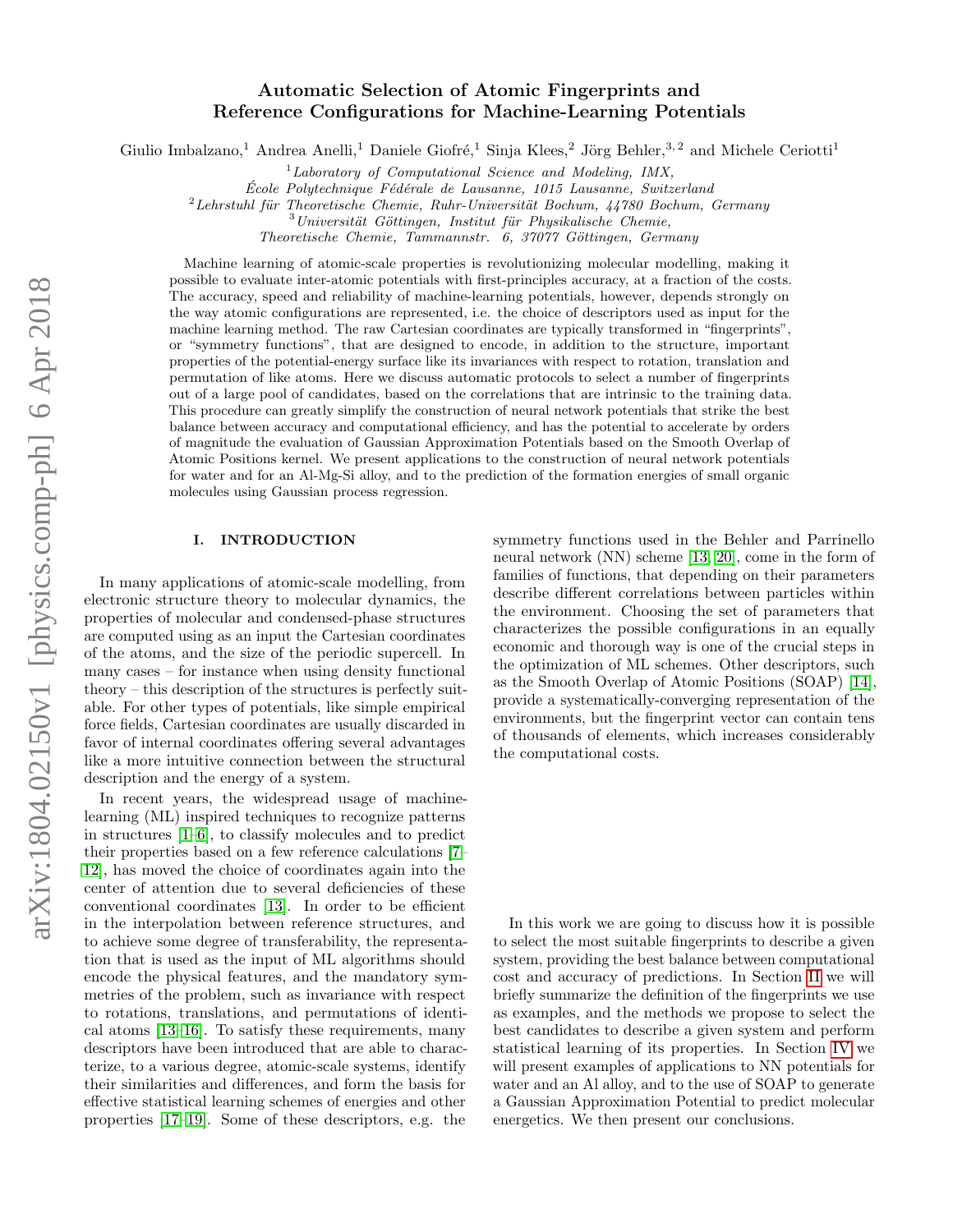## <span id="page-1-0"></span>II. FINGERPRINTS FOR MACHINE LEARNING POTENTIALS

#### A. Behler-Parrinello Symmetry Functions

The symmetry functions (SF) that are used in Behler-Parrinello neural network (BPNN) potentials have been introduced and described in great detail elsewhere [\[20\]](#page-9-8). They have been used successfully as inputs for atomic feed-forward neural networks providing the atomic energy contributions to the system's total energy, and allowed to reproduce the stability [\[13,](#page-9-4) [21–](#page-9-10)[26\]](#page-9-11) or infrared spectra [\[27\]](#page-9-12) of different classes of materials and molecules. Here we just summarize briefly the form and parameterization of two important families of Behler-Parrinello SFs which we will use in our examples, leaving the details of the fingerprints and the NN formulation to the many reviews on the subject [\[20,](#page-9-8) [28](#page-9-13)[–30\]](#page-9-14).

All the symmetry functions describe the correlations between atoms in a neighborhood of a central atom with index i. The first functional form, called  $G_2$  following the convention used in previous works [\[20,](#page-9-8) [30,](#page-9-14) [31\]](#page-9-15), provides information about pair correlations between the atoms

<span id="page-1-5"></span>
$$
G_2^i = \sum_j e^{-\eta (R_{ij} - R_s)^2} \cdot f_c(R_{ij}), \tag{1}
$$

where the parameters  $\eta$  and  $R_s$  control the width and the position of the Gaussian with respect to the central atom and  $f_c(R_{ij})$  is a cutoff function that ensures that the symmetry function smoothly decreases to 0 in value and slope at a fixed cutoff  $r_c$ . The sum is over all neighboring atoms being closer than  $r_c$ . The second type of symmetry functions, called  $G_3$ , provides information about angular correlations, and has the form

$$
G_3^i = 2^{1-\zeta} \sum_j \sum_{k \neq j} (1 + \lambda \cdot \cos \theta_{ijk})^{\zeta}.
$$
  

$$
e^{-\eta (R_{ij}^2 + R_{ik}^2 + R_{jk}^2)} \cdot f_c(R_{ij}) f_c(R_{ik}) f_c(R_{jk}), \quad (2)
$$

where  $\zeta$ ,  $\eta$ , and  $\lambda$  are the three parameters that determine the shape of this type of symmetry function. The indices  $j$  and  $k$  run over all the atoms in the neighbourhood of the tagged atom  $i$ . The cutoff function that we have used has the form

$$
f_c(R_{ij}) = \begin{cases} \tanh^3\left[1 - \frac{R_{ij}}{r_c}\right] & \text{for } R_{ij} \le r_c \\ 0.0 & \text{for } R_{ij} > r_c \end{cases} \tag{3}
$$

The order of magnitude of the value of a SF depends trivially on its spatial extent and on the concentration of the species involved. We decided to normalize the value of each symmetry functions based on the value it would take if it were computed for a uniform ideal gas, so as to eliminate this trivial dependence and to treat them on more equal grounds. To do so, we first evaluate the

integrals

<span id="page-1-1"></span>
$$
I_2 = 4\pi \rho_A \int d\,r_A r_A^2 G_2(r_A)
$$
  
\n
$$
I_3 = 8\pi^2 \rho_A \rho_B \int d\,r_A d\,r_B d\theta r_A^2 r_B^2 \sin\theta G_3(r_A, r_B, \theta),
$$
\n(4)

where  $\rho_A$  and  $\rho_B$  are the average densities for the element corresponding to the first and second neighbor element considered in the evaluation of  $G_2$  and  $G_3$ . We then scale the symmetry functions by the square root of the integrals [\(4\)](#page-1-1) so as to guarantee that the variance of the values would be constant in a uniform gas.

Given that the method we propose is based on the sparsification of a large set of these SF fingerprints, a first preparatory step involves the determination of a thorough yet manageable pool of candidate SFs. The generation is done spanning over all of the meaningful sets of parameters, using simple heuristic rules to represent most of the possible correlations within the cutoff distance. We generate two separate sets of radial symmetry functions,  $G_2$ . The first group is centered on the reference atom (i.e.  $R_s = 0$ ) and the width varies as

<span id="page-1-2"></span>
$$
\eta_m = \left(\frac{n^{m/n}}{r_c}\right)^2,\tag{5}
$$

where  $n$  is the number of intervals in which we have chosen to divide the space and  $m = \{0, 1, ..., n\}$ . The second group is centered along the path between the central atom and its neighbours, at increasing distances following

<span id="page-1-3"></span>
$$
R_{s,m} = \frac{r_{\rm c}}{n^{m/n}},\tag{6}
$$

while the Gaussian widths are chosen as

<span id="page-1-4"></span>
$$
\eta_{s,m} = \frac{1}{(R_{s,n-m} - R_{s,n-m-1})^2} \tag{7}
$$

<span id="page-1-6"></span>in order to have narrow Gaussians close to the central atom and wider ones as the distances increases. This effectively creates a finer grid closer to the central atom, where small variations in the position have a larger effect on the potential (see Fig. [1\)](#page-2-0).

The  $G_3$  symmetry functions were generated with a similar procedure, choosing values for  $\eta$  according to Eq. [5,](#page-1-2) setting  $\lambda$  to both values  $\{-1,1\}$  that were originally proposed and choosing a few values of  $\zeta$  on a logarithmic scale. For instance, in the examples below we use  $\{1, 4, 16\}$ .

By increasing the cutoff radius and the number  $N$  of symmetry functions that are generated, one can make the description of the environment more and more complete. This comes however at the expense of greater computational costs, since a large number of SFs would then have to be generated at each potential evaluation. Less obviously, using too many, strongly correlated symmetry functions could lead to overfitting and difficulties in the regression process. We will discuss in Section [III](#page-2-1) how to identify a small subset that conveys the essential structural information.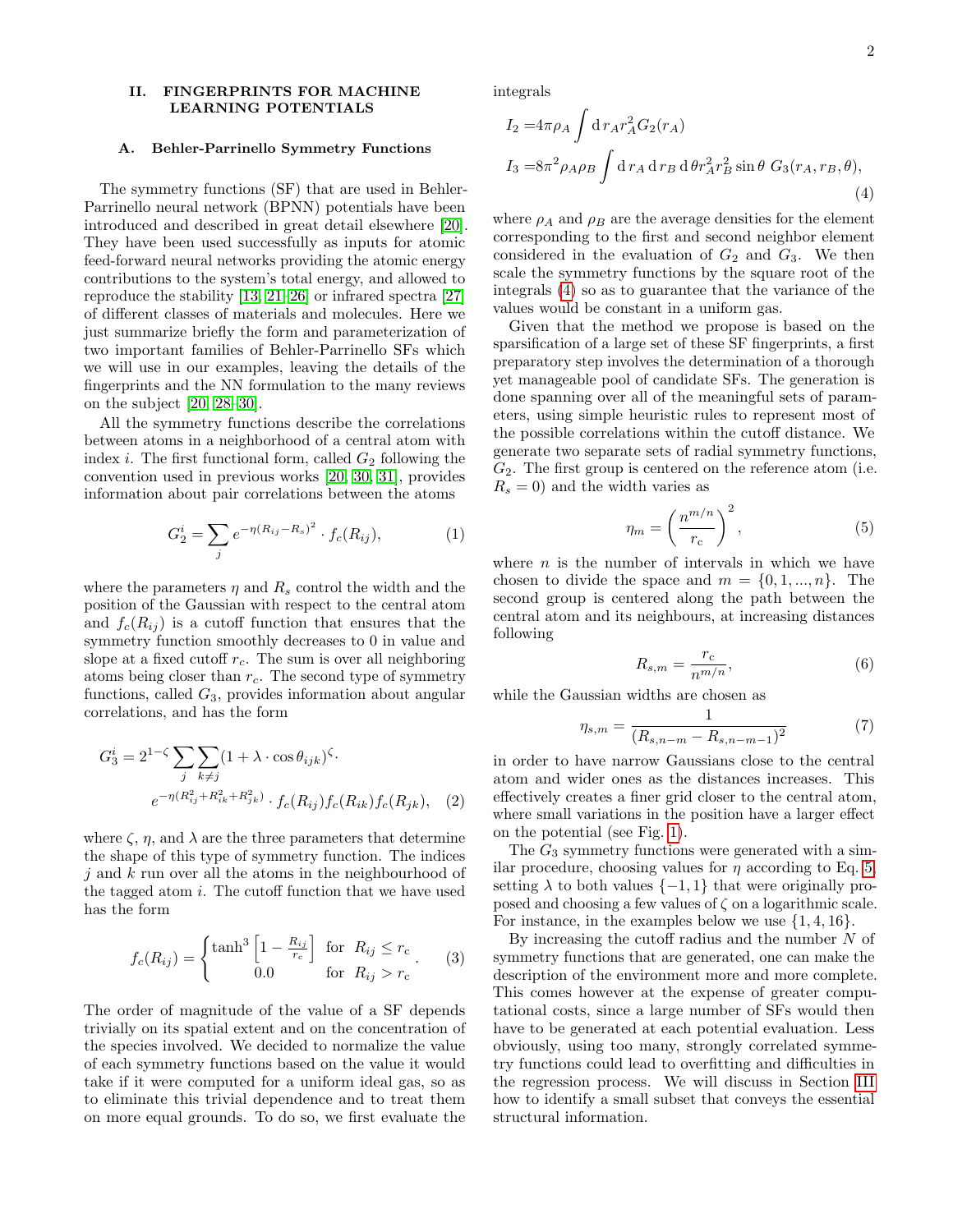

<span id="page-2-0"></span>FIG. 1. Examples of radial symmetry functions generated using  $N = 5$  and  $r_c = 6$  Å. The blue curves are the symmetry functions centered in the origin  $(R_s = 0)$  and  $\eta$  varying as in Eq. [5,](#page-1-2) while the red ones have their center shifted using  $R_s$ as described in Eq. [6](#page-1-3) and  $\eta$  is described by Eq. [7.](#page-1-4) The black dashed curve is the cutoff function for  $r_c = 6 \text{ Å}.$ 

#### B. Smooth Overlap of Atomic Positions

The Smooth Overlap of Atomic Positions (SOAP) framework has been introduced in Ref. [\[14\]](#page-9-9), and has been used together with Gaussian Process Regression in many applications including metals, semiconductors, molecular crystals and small organic molecules [\[32–](#page-9-16)[38\]](#page-9-17). It is based on a representation of each local environment in terms of a smooth atomic probability amplitude  $\psi_{\mathcal{X},\alpha}(\mathbf{r})$ , which is constructed as a sum of Gaussians with a given variance  $\sigma^2$ , centered on each atom of element  $\alpha$  within a given cutoff  $r_c$  of the central atom  $\mathbf{x}_0$ .

$$
\psi_{\mathcal{X},\alpha}(\mathbf{r}) = \sum_{i \in \mathcal{X}_{\alpha}} \exp\left(-\frac{[\mathbf{r} - (\mathbf{x}_i - \mathbf{x}_0)]^2}{2\sigma^2}\right).
$$
 (8)

The amplitude  $\psi_{\mathcal{X},\alpha}(\mathbf{r})$  constitutes in itself an infinitedimensional fingerprint  $\in \mathcal{L}^2$ , invariant to translations and permutations of atomic labels within each element group. It is not however invariant to rotations, and the SOAP framework addresses this shortcoming by defining a kernel based on the average over all possible relative rotations  $\tilde{R}$  of the overlap between the densities of two environments

<span id="page-2-3"></span>
$$
\tilde{k}(\mathcal{X}, \mathcal{X}') = \int d\hat{R} \left| \int \sum_{\alpha} \psi_{\mathcal{X}, \alpha}(\mathbf{r}) \psi_{\mathcal{X}', \alpha}(\hat{R}\mathbf{r}) \right|^n. \tag{9}
$$

Here, we use the symbol  $\mathcal X$  to indicate them in an abstract manner. The exponent  $n$  must be chosen to be greater than one to preserve information on the relative angular orientation of atoms in the local neighbourhood. The kernel can be expanded to consider the overlap between different atomic species [\[34\]](#page-9-18), which has been shown to increase the performance of the kernel for regression tasks [\[37\]](#page-9-19), and to tensorial properties [\[16\]](#page-9-5). Here, we restrict ourselves to the simpler formulation in which one

considers only scalar properties, and the overlap between densities associated with the same element. A very appealing feature of the framework is that, when one takes  $n = 2$ , this integral can be written explicitly as the scalar product between the power spectra associated with the two environments

<span id="page-2-2"></span>
$$
\tilde{k}(\mathcal{X}, \mathcal{X}') = \sum_{\alpha \beta} \mathbf{p}_{\alpha \beta}(\mathcal{X}) \cdot \mathbf{p}_{\alpha \beta}(\mathcal{X}'). \tag{10}
$$

The vector  $\mathbf{p}_{\alpha\beta}(\mathcal{X})$  is computed based on the expansion coefficients for  $\psi_{\mathcal{X},\alpha}$  and  $\psi_{\mathcal{X},\beta}$  in a basis of radial functions and spherical harmonics, and expresses the information relative to the correlations between species  $\alpha$  and  $\beta$  in the local environment. If the expansion contains  $n_{\text{max}}$  radial functions, and maximum angular momentum channel  $l_{\text{max}}$ ,  $\mathbf{p}_{\alpha\beta}$  contains  $n_{\text{max}}^2 l_{\text{max}}$  elements, each of which constitutes a rotationally-invariant fingerprint for describing  $\mathcal{X}$ .

The scalar-product form [\(10\)](#page-2-2) for the SOAP kernel converges systematically to the overlap integral [\(9\)](#page-2-3) as the radial and angular cutoffs are increased. This comes however at considerable computational cost, since tens of thousands of power spectrum elements have to be computed and processed. It would therefore be useful to select a sub-set of the power spectrum elements that capture the essential information for a given system, even at the cost of loosening the formal connection between SOAP fingerprints and the integral kernel.

#### <span id="page-2-1"></span>III. FINGERPRINT SELECTION

Despite being based on very different premises, both sets of fingerprints discussed in the previous Section can lead to an arbitrarily high-dimensional feature space. We can now turn to the discussion of how one can select a  $N'$ -dimensional subset of the initial fingerprints, that captures the essential features of the atomic environments and can be used with little or no performance loss as the basis of a statistical regression scheme to predict the properties of a given set of materials. Symmetry functions can be selected, in a more or less automatic fashion, by evaluating empirically the accuracy of a ML model based on a trial set of SF. For instance, genetic algorithms have been recently proposed as a method to generate an optimal selection [\[39\]](#page-9-20), similar to what had been done in the past to select an optimal set of reference structures [\[40\]](#page-9-21). Here we focus on unsupervised approaches that rely only on knowledge of the geometries of the reference structures, without using information on energy and forces, nor on the performance of the ML model that results from a given choice of input features.

The first approach we will discuss here is based on a relatively simple idea: given a set of M structures  $\{A_i\}$ that are representative of the system one wants to study, and a large number N of fingerprints  $\{\Phi_j\}$ , one can build the  $M \times N$  matrix **X** such that  $X_{ij} = \Phi_j(A_i)$ . The most effective fingerprints can then be chosen by using standard linear algebra techniques to approximate  $X$ . The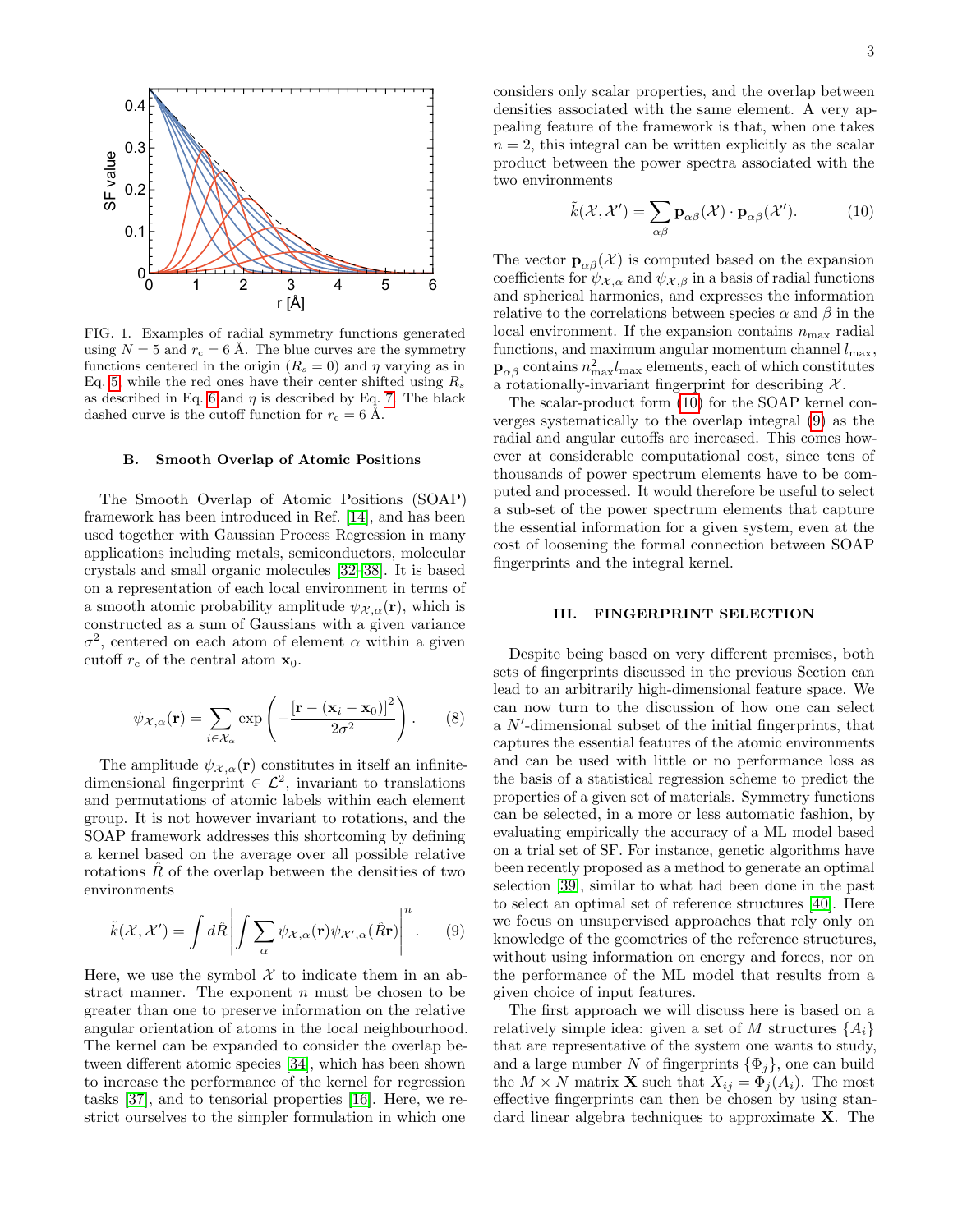ML schemes we discuss in this work are based on a decomposition of the energy of the system in local contributions, each of which is associated with an atom-centered spherical environment with cutoff radius  $r_c$ . Unless otherwise specified, we will consider these environments, rather than the entire structure, as the core of our discussion. The elements of  $X$  refer to the fingerprints defining these environments, which we consider, in order to simplify the notation, without explicit reference to the structure they are part of. A given set of features can be used in a variety of regression schemes to predict atomic-scale properties, ranging from linear fits to Gaussian Process regression [\[32\]](#page-9-16) (GPR) and neural networks [\[13,](#page-9-4) [41\]](#page-9-22) (NN). It has been shown that in many cases the quality of the input representation plays a much more important role than the regression algorithms in determining the accuracy of predictions [\[19\]](#page-9-7). Here we will consider examples of both GPR and NN schemes, applied to the two paradigmatic families of atomic fingerprints described above.

We aim to find the optimal  $M \times N'$  feature matrix  $\mathbf{X}'$ , where  $N' \ll N$ , that still provides a satisfactory representation of the space while reducing the computational load of the ML scheme. This is essentially a dimensionality reduction problem, that can be interpreted in terms of the construction of a low-rank approximation  $X$  of the feature matrix. Most of the dimensionality techniques available for this task, such as singular value decomposition (SVD), generate new features that are a linear combination of the initial set and cannot be used for our current purpose, as they would still require the evaluation of all the N features and, only as a second step, project them onto a lower-dimensional space. We have therefore considered methods that strive to obtain a low-rank approximation of the feature matrix or its associated covariance using only rows and columns of X. We discuss in particular three approaches, namely CUR decomposition, farthest point sampling (FPS) and a Pearson correlation (PC)-based method.

#### A. CUR Decomposition

CUR decomposition [\[42\]](#page-9-23) is a feature selection method that has been developed to deal with data where the information provided by the singular vectors cannot be properly interpreted, such as gene expression data. In analogy with the low-rank approximation obtained with a singular value decomposition, one writes

<span id="page-3-1"></span>
$$
\mathbf{X} \approx \tilde{\mathbf{X}} = \mathbf{C} \mathbf{U} \mathbf{R} \tag{11}
$$

where  $C$  and  $R$  are actual rows and columns of the original matrix. The objective is still to find the best low-rank approximation to  $X$ , but in this case only actual elements of the matrix are used, which implies that  $X$  can be obtained without having to compute all N fingerprints.

We discuss in particular the procedure for selecting a reduced number of columns (i.e. fingerprints), but the method can also be used to reduce the number of rows (i.e. reference structures) [\[43\]](#page-9-24). Each column  $c$  of the initial feature matrix is given an "importance score" calculated as

<span id="page-3-0"></span>
$$
\pi_c = \sum_{j=1}^{k} (\nu_c^{(j)})^2,
$$
\n(12)

where  $\nu_c^{(j)}$  is the c-th coordinate of the j-th right singular vector, and  $k$  is the number of features that have yet to be selected and runs from  $N'$  to 1. We also found that a very effective selection can be obtained by using a fixed number of singular vectors  $k = 1$  at each iteration in the procedure (CUR $(k = 1)$ ). Not only this makes the method numerically more stable and significantly faster, but it makes the selection independent on the target number of symmetry functions, so that one can effectively perform a single selection with a large  $N'$ , obtaining a list of SF that is sorted from the most important to the least important. The importance score can also be weighted by a factor if one wants to prioritize the selection of a certain type of features, e.g. if the cost of evaluating different fingerprints varies greatly, and one would rather take several "cheap" fingerprints than a single "expensive" one.

Most CUR schemes employ a probabilistic criterion for feature selection, to guarantee e.g. that if several nearly-identical features are present, any of them will have approximately the same probability of being selected. To obtain a deterministic selection, we pick at each step the column with the highest score, and avoid selecting multiple nearly-identical features with an orthogonalization procedure. After having selected the l-th column with the highest importance score, every remaining column in X is orthogonalized relative to it

$$
X_j \leftarrow X_j - X_l \left( X_l \cdot X_j \right) / \left| X_l \right|^2. \tag{13}
$$

The SVD is then re-computed based on the orthogonalized matrix, and the column weights are re-evaluated. The procedure is iterated until all  $N'$  features have been chosen to build the C matrix, that corresponds to the reduced feature matrix  $X'$ . Since in this application we are only interested in reducing the number of fingerprints,  $\mathbf{R} = \mathbf{X}$ , and we can compute  $\mathbf{U} = \mathbf{C}^+ \mathbf{X} \mathbf{X}^+$ , where  $\mathbf{A}^+$  indicates the pseudoinverse. One can then compute the accuracy of the approximation as

$$
\epsilon = \left\| \mathbf{X} - \mathbf{C} \mathbf{U} \mathbf{R} \right\|_F / \left\| \mathbf{X} \right\|_F \tag{14}
$$

The total number of features to be selected, can either be fixed a priori, or increased until  $\epsilon$  becomes smaller than a prescribed threshold.

#### B. Farthest Point Sampling

Alternatively, one can select the features using a farthest-point sampling (FPS) approach. This is analogous to the strategy with which one can select uniformlyspaced reference points (see e.g. [\[44\]](#page-9-25)), but here we apply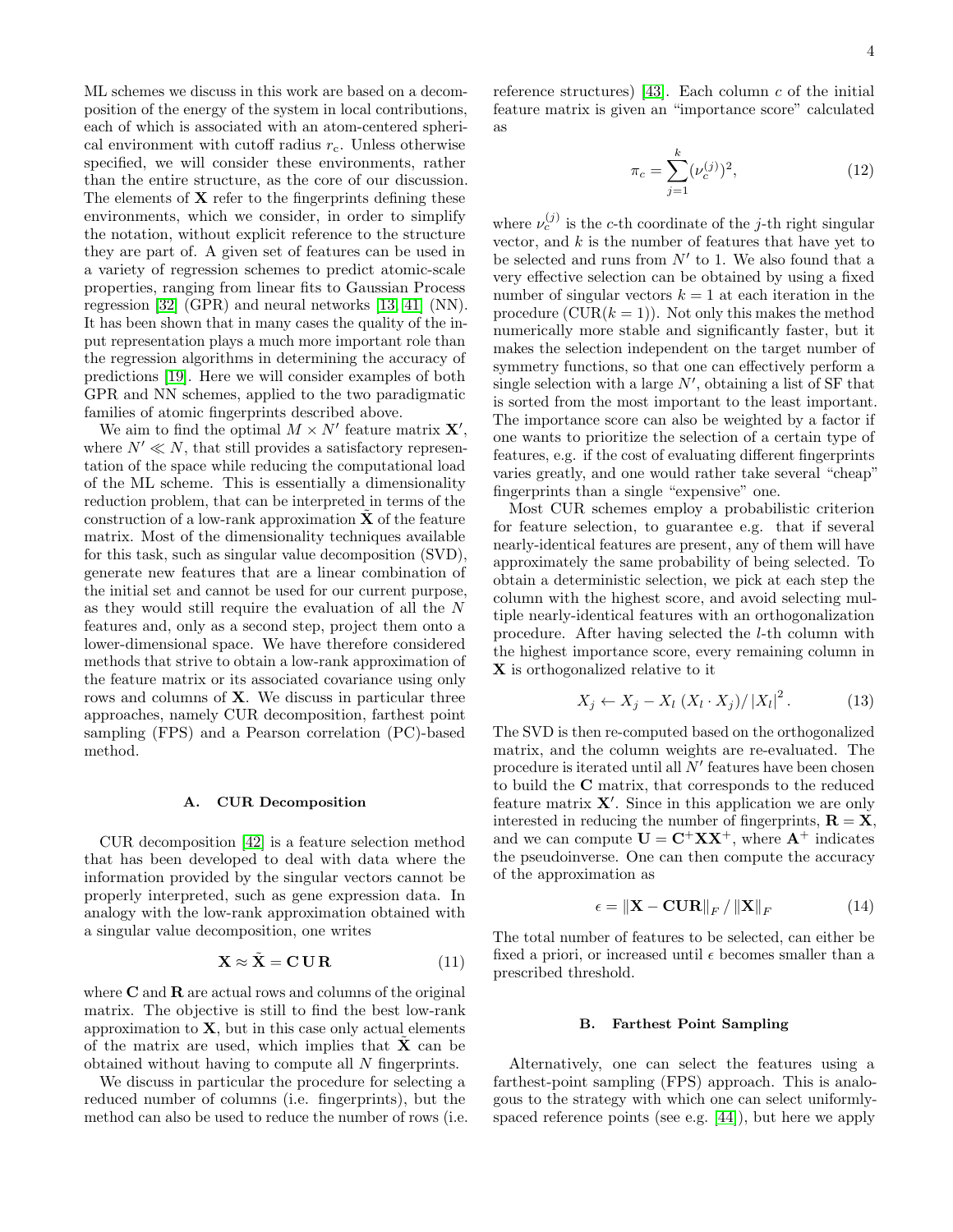it to the *columns* of  $X$ , so as to select fingerprints that are as diverse as possible for the data set being investigated. In a FPS scheme, successive points are chosen so as to maximize the Euclidean distance between them. After arbitrarily selecting the first fingerprint, each subsequent one is chosen as

$$
k = \operatorname{argmax}(\min_j |X_k - X_j|),\tag{15}
$$

where  $j$  refers to all of the features that have already been selected. The procedure is repeated until all  $N'$  features have been chosen.

### C. Pearson Correlation Method

Finally, we propose a third method for the selection of the features, based on the Pearson correlation. In this PC method, features from the pool of candidate functions are determined one after the other in such a way to minimize the correlation of the feature values of the available data set. The Pearson correlation  $P_{i,j}$  of two features  $\Phi_i$  and  $\Phi_i$  for atoms of the same element is given by

$$
P_{i,j} = \frac{\sum_{k=1} (\Phi_i(\mathcal{X}_k) - \bar{\Phi}_i) \cdot (\Phi_j(\mathcal{X}_k) - \bar{\Phi}_j)}{N_{\text{atom}} \cdot \sigma(\Phi_i) \cdot \sigma(\Phi_j)} \quad . \tag{16}
$$

Here,  $\Phi_i(\mathcal{X}_k)$  is the value of  $\Phi_i$  for the k-th atom in the whole data set,  $\bar{\Phi}_i$  is the arithmetic mean of the values of  $\Phi_i$  over all atoms of the respective element, and  $\sigma(\Phi_i)$  is the standard deviation.

Specifically, we start by picking an arbitrary feature from the pool as the first, which in the case of SF has been chosen as the radial function  $G_2$  with  $R_s = 0$ , the smallest available  $\eta$  value and the largest cutoff  $r_c$  to start from the SF with the largest spatial extent. Then the second function to be added to the set is the one with the smallest correlation to this function. The following functions are then selected one after the other such that the average correlation to the functions already included in the set is smallest. This procedure is followed for each element in the system separately. The accuracy of each method in selecting the most relevant symmetry functions can be tested empirically by comparing the accuracy of the regression model built using a given SF selection. Alternatively, one can also compute the expression [\(12\)](#page-3-0) to assess the error in approximating the full feature matrix. Finally, it should also be stressed that the PC, FPS and  $CUR(k = 1)$  methods are all greedy selection strategies that effectively generate a sorted list of features, so that one can always start with a relatively large selection and remove the least important features until the best compromise between accuracy and evaluation cost is achieved.

#### D. Global Fingerprints and Train Set Selection

As mentioned before, one could use CUR, FPS or PC methods to sparsify the train set, that is to reduce the number of reference structures rather than the number of fingerprints. This can be useful to reduce the cost of evaluating a ridge regression model, or to minimize the number of property evaluations that need to be performed in order to train the model [\[34,](#page-9-18) [37,](#page-9-19) [43\]](#page-9-24). In order to do so, it is useful to construct a set of fingerprints associated with the whole structure, rather than with individual atomic environments. A straightforward definition of a "global" fingerprint associated with a structure A,  $\bar{\Phi}(A)$  is the average of all the local fingerprints for the environments that compose the structure A, i.e.

<span id="page-4-1"></span>
$$
\bar{\Phi}_j(A) = \sum_{\mathcal{X}_k \in A} \Phi_j(\mathcal{X}_k) / N_{\text{at}}(A). \tag{17}
$$

In the case of Behler-Parrinello symmetry functions, that are defined separately for each chemical species, we consider that the global fingerprint is composed by concatenating sections corresponding to each element. In other terms, one can see this as a sparse representation for a larger fingerprint vector that is padded with zeros in all sections but the relevant one, even though in a practical NN implementation one only computes symmetry functions associated with the identity of the central atom. The fingerprint vector for the entire structure can then be built according to [\(17\)](#page-4-1), summing these zero-padded vectors over all atoms in the structure.

#### <span id="page-4-0"></span>IV. APPLICATIONS

## A. A Potential for Liquid Water

As a first example, we consider the case of liquid water. For this system we can compare our approaches to the SFs of a previously published NN potential that has been built out of carefully-chosen fingerprint functions. This potential, that has been trained on a DFT reference data set [\[45\]](#page-9-26), and that has been applied to study a variety of properties of liquid water, provides a remarkably concise description of water environments, consisting of only 32  $G_2$  and 25  $G_3$  functions. Using the same or similar symmetry functions, also alternative parameterizations have provided excellent results for water [\[25,](#page-9-27) [26\]](#page-9-11), electrolytes [\[46\]](#page-10-0) and even solid-liquid interfaces [\[47,](#page-10-1) [48\]](#page-10-2).

In order to identify automatically suitable sets of fingerprints for water, we started by taking the same data set that was used in Ref. [\[25\]](#page-9-27), and selected by FPS a set of 1000 structures that we use for symmetry function selection and training. We generated an initial pool of 768 SF combining three sets of  $G_2$  functions obtained follow-ing the protocol discussed in Section [II,](#page-1-0) with  $N = 8$  and cutoffs  $r_c = 4, 8, 12$  bohr, and two sets of  $G_3$  SF generated with  $N = 8$  – one with  $r_c = 4$  bohr and  $\zeta = 1, 2, 4, 8, 16$ and one  $r_c = 8$  bohr and  $\zeta = 1, 2, 4$ . Final results are not sensitive to these choices, that we only made to have intermediate files of manageable size. We removed duplicate SFs, those with a length scale smaller than  $0.75 \text{ Å}$ ,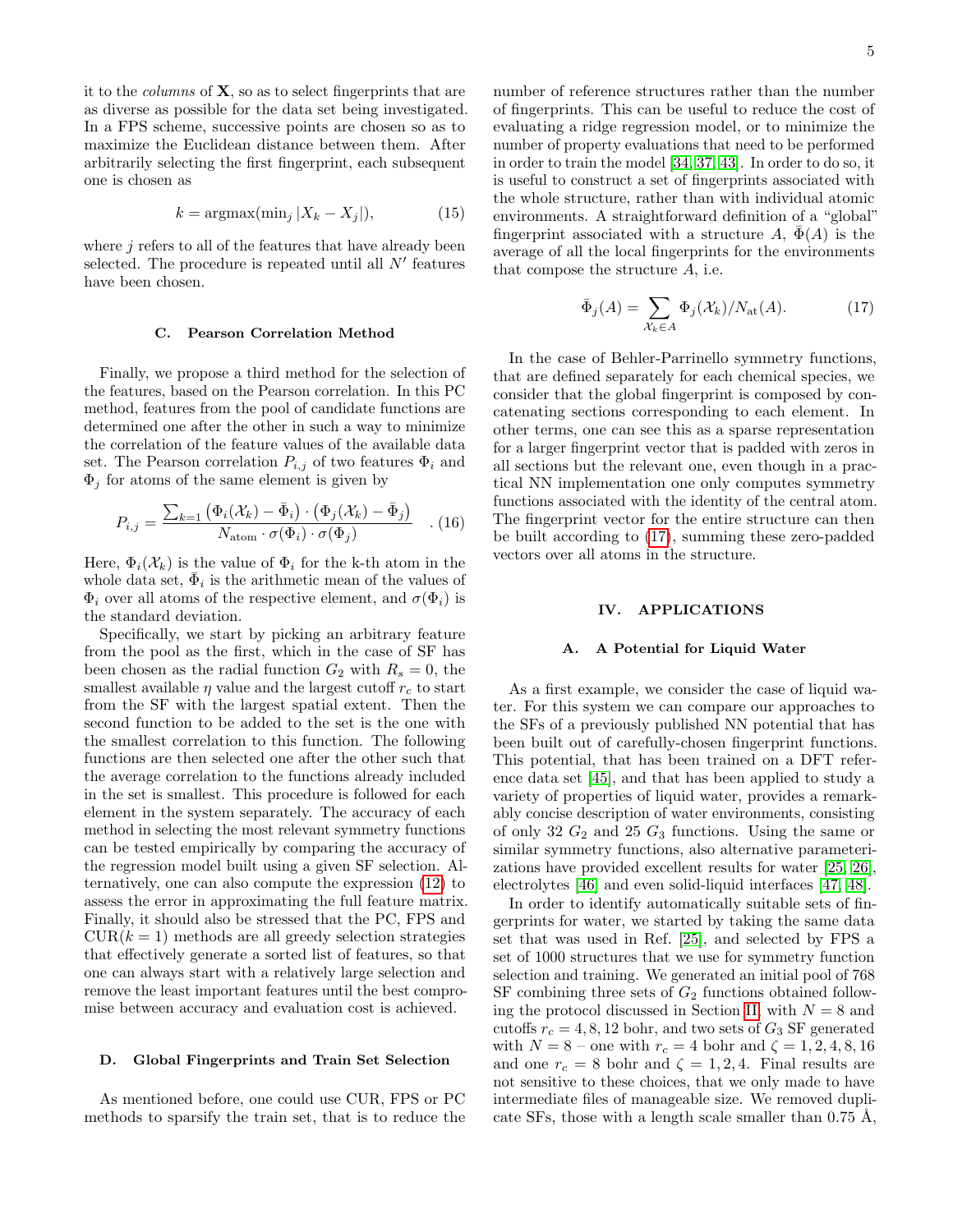and normalized the values by the square root of their uniform-gas average value. We weighted the importance scores [\(12\)](#page-3-0) by a factor proportional to  $\rho_A \rho_B r_{c}^3$  for  $G_2$ functions between atoms A and B and  $\rho_A \rho_B \rho_C r_c^6$  for  $G_3$ functions between atoms  $A, B$  and  $C$ , to reflect the cost associated with evaluating them. We note that these importance scores do not enter the functional form of the SFs finally used in the fit.

For assessing the performance of the optimized SFs, we selected SF sets containing  $N' = 16, 32,$  and 64 symmetry functions for each element using a CUR, FPS and a PC procedure. Additionally, for comparison we include a "default" symmetry function set in our benchmark, which we frequently use for first preliminary potentials. For a binary system like water this default set contains 6  $G_2$  functions for each element pair with parameters  $\eta$ chosen such that the turning points of the terms in the summation in Eq. [1](#page-1-5) are equidistantly arranged between the minimum interatomic distance and the function with maximum spatial extension  $(\eta = 0)$ .  $R_s$  is set to zero and  $r_c = 12$  bohr. For the angular functions  $G_3$  (Eq. [2\)](#page-1-6) we use for each possible element combination the parameter sets  $\zeta = 1, 2, 4, 16$  along with  $\lambda = \pm 1$ ,  $\eta = 0$  and  $r_c = 12$ bohr. Therefore, the default set contains each 36 SFs for the oxygen and hydrogen atoms. Finally, also the SFs of Ref. [\[45\]](#page-9-26) have been tested with our reference data set.

For each set of symmetry functions we trained 4 NN potentials based on atomic NNs with two hidden layers and 20 neurons per hidden layer using the RuNNer code [\[49\]](#page-10-3), with random initial weights and a 3:1 random split of train:test points using the same 1000 FPS subset. Table [I](#page-5-0) reports the average test error for energy and forces obtained using the CUR, FPS and PC SFs sets as well as of the "default" set and the SF set of Ref. [\[45\]](#page-9-26). The table also shows the CUR approximation errors for O and H fingerprints for each number of symmetry functions, and the execution time per MD step for a simulation with 216 water molecules ran using the LAMMPS RuNNer plugin [\[45,](#page-9-26) [50\]](#page-10-4) on a single Intel Xeon 2.60GHz core.

All the different strategies to automatically select fingerprints show that it is possible to progressively improve the test set accuracy by making the selection more inclusive. CUR gives by far the best performance, both in terms of error in approximating  $X$  and in terms of the energy and force test RMSE, followed by PC and then FPS. Interestingly, PC gives marginally better results than FPS on force/energy predictions, even though it shows considerably worse approximation error for the feature matrix. All the automatic selection protocols perform better than the "default" SF set, dramatically so in the case of CUR.

However, manual optimization of symmetry functions, taking into account the physical parameters of the system, and the actual accuracy of the training, seems to provide an advantage. The selection from Ref. [\[45\]](#page-9-26) achieves with only 57 SF the same accuracy as a CUR selection of 128. The automatic selection, however, requires a lower computational effort, since the estimated cost of evaluating a SF is taken into account when generating the selection.

| $N'_{\Omega}, N'_{\rm H}$    | $\epsilon_O, \epsilon_H$ | RMSE(E)   | RMSE(f) | Runtime  |  |  |
|------------------------------|--------------------------|-----------|---------|----------|--|--|
|                              | $\times 10^{-4}$         | [meV/at.] | [eV/Å]  | [s/step] |  |  |
| CUR selection                |                          |           |         |          |  |  |
| 16,16                        | 51,63                    | 1.55      | 0.147   | 0.35     |  |  |
| 32,32                        | 2.5,6.2                  | 1.18      | 0.126   | 0.43     |  |  |
| 64,64                        | 0.1, 0.3                 | 0.99      | 0.114   | 0.52     |  |  |
| $\text{CUR}_{k=1}$ selection |                          |           |         |          |  |  |
| 16,16                        | 51,63                    | 1.49      | 0.145   | 0.35     |  |  |
| 32,32                        | 2.6,7.6                  | 1.23      | 0.123   | 0.42     |  |  |
| 64,64                        | 0.1, 0.3                 | 1.02      | 0.113   | 0.52     |  |  |
| FPS selection                |                          |           |         |          |  |  |
| 16,16                        | 56,132                   | 3.89      | 0.251   | 0.34     |  |  |
| 32,32                        | 7.1,12                   | 1.62      | 0.150   | 0.40     |  |  |
| 64,64                        | 0.3, 0.9                 | 1.19      | 0.128   | 0.51     |  |  |
| PC selection                 |                          |           |         |          |  |  |
| 16,16                        | 248,341                  | 2.81      | 0.232   | 0.37     |  |  |
| 32,32                        | 93,85                    | 1.43      | 0.146   | 0.42     |  |  |
| 64,64                        | 0.3, 34                  | 1.11      | 0.123   | 0.53     |  |  |
| Default SF set               |                          |           |         |          |  |  |
| 36,36                        |                          | 1.62      | 0.238   | 0.85     |  |  |
| SFs of Ref. 45               |                          |           |         |          |  |  |
| 30,27                        |                          | 0.98      | 0.115   | 0.69     |  |  |

<span id="page-5-0"></span>TABLE I. The table reports, for different numbers of SF selected from a pool of 768 candidates using different strategies, the error in the approximation of the feature matrix, and the RMSE for energies and forces from a test set, averaged over four NNs trained starting from different random weights. The spread between results of the 4 independent training runs for each choice of SF is of the order of 2-4%. Results from the SF used in Ref. [45](#page-9-26) and of a "default set" are also shown for comparison.

It would be possible to further improve the performance of the automatic selection by considering also the correlations between the SF values and the target property, such as energies or forces – so as to select the descriptors that are not only structurally uncorrelated, but also strongly coupled to the stability of the system.

## B. A Potential for Aluminum Alloys

Water is a two-component system, but its molecular nature means that the number of possible environments is affected less dramatically by the number of species. A NN potential for Al-Si-Mg alloys has been recently demonstrated [\[51\]](#page-10-5), that instead deals with a ternary system, where all of the interactions among the different species and defects must be accounted for to obtain accurate predictions across the full range of relevant compositions. The presence of multiple interactions at different length scales makes the manual selection of SF a particularly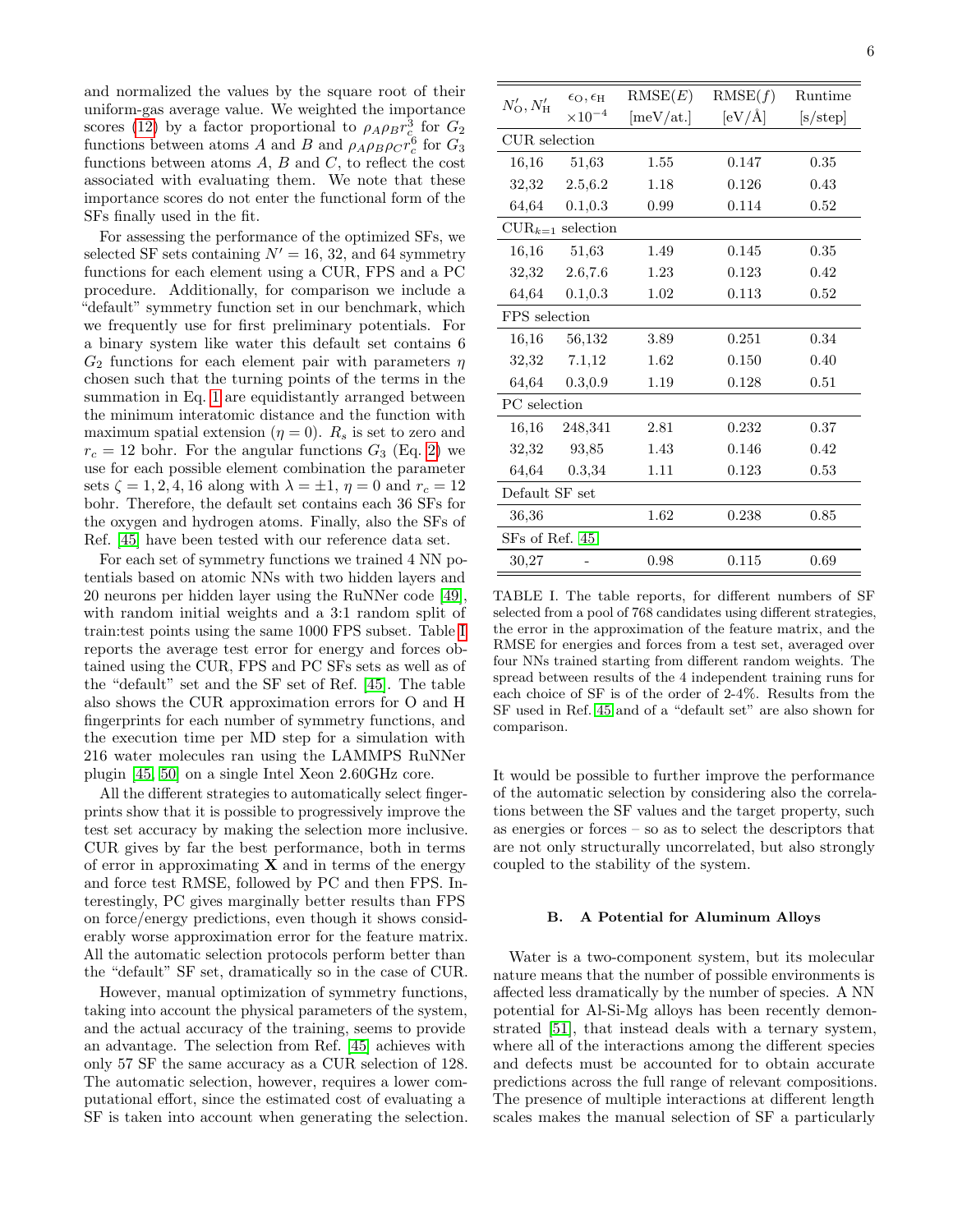cumbersome task. In the previous work [\[51\]](#page-10-5), the problem was circumvented by restricting the SF pool to the 2-body  $G_2$  components, making it possible to obtain a systematic - if not optimal - selection. The automatic selection procedure we introduce in this work makes it much easier to automatically determine an efficient feature set that includes both  $G_2$  and  $G_3$  SFs, which makes it possible to take into account the angular dependence of the atomic interactions explicitly.

The reference data set we used as a starting point is composed of the 10551 structures used by Kobayashi et al. [\[51\]](#page-10-5), supplemented by 609 structures of  $\beta''$ -phase precipitates and interfaces that have been generated in a previous DFT study of the alloy [\[52\]](#page-10-6). Given that many of the resulting 11160 structures are taken from short MD runs and are highly correlated, we selected 2000 structures with FPS, that have been used both for the selection of SF and the training/testing procedure. This sparser selection leads to a larger absolute magnitude of the fit error, but does not affect the quality of the fit, while making the optimization procedure faster and more stable.

The initial generation of SF is done similarly to the case of water. Six sets of  $G_2$  SF have been generated using  $N = 4, 12$  and  $r_c = 8, 16, 20$  bohr, and two sets of  $G_3$  SF have been generated using  $N = 8$  - one with  $r_c = 8$  bohr and  $\zeta = 1, 2, 4, 8, 16$  and the other with  $r_c = 12$  bohr and  $\zeta = 1, 2, 4$ . Duplicate SF have been eliminated, together with those that had a width smaller than 1.06  $\AA$  for the radial ones and smaller than 1.32  $\AA$  for the angular ones. The same weighting described for water has been used here when selecting the SF. The details of the fingerprints can be inferred from the input files provided in the SI, and the performance of the resulting NN potentials can be seen in Table [II.](#page-6-0) The test set RMSE decreases systematically as the number of selected SF increases, up to 64 SFs per species. We also compared the results with those obtained with the SF selection from Ref. [51.](#page-10-5) To ensure a fair comparison we re-optimized and tested the potential using the RuNNer [\[49\]](#page-10-3) software and the same FPS selection we discuss above. Already at  $N' = 96$  (32 SFs per species) the automatic selection that includes 3-body SFs leads to a better test set error than the systematic selection of 120  $G_2$  SFs.

While the test set RMSE is a good measure of the quality of a potential, it is important to also verify the stability of the NN when computing a property for which configurations had not been explicitly included in the train set. As an example of the behavior of the different potentials, that is very relevant for the potential application of this NN in the description of the early stages of precipitation in Al-6xxx alloys [\[52\]](#page-10-6), we computed the configuration energy along the minimum energy pathways for the vacancy-assisted migration of Al, Si, Mg atoms in a matrix of 256 Al atoms. Atomic configurations along the pathway between the minimum energy states were obtained by linear interpolation, and by local optimization using the nudged elastic band (NEB) method [\[53\]](#page-10-7) with the climbing image algorithm [\[54\]](#page-10-8) as implemented

| $N'_{\rm Al}, N'_{\rm Mg}, N'_{\rm Si}$ | $\epsilon_{\text{Al}}, \epsilon_{\text{Mg}}, \epsilon_{\text{Si}}$ | RMSE(E)   | RMSE(f)    |  |  |
|-----------------------------------------|--------------------------------------------------------------------|-----------|------------|--|--|
|                                         | $\times 10^4$                                                      | [meV/at.] | $[eV/\AA]$ |  |  |
| CUR selection                           |                                                                    |           |            |  |  |
| 16, 16, 16                              | 79,99,101                                                          | 16.22     | 0.084      |  |  |
| 32,32,32                                | 7.9,14,10                                                          | 4.08      | 0.052      |  |  |
| 64,64,64                                | 0.9, 1.3, 0.8                                                      | 2.47      | 0.022      |  |  |
| SFs of Ref. 51                          |                                                                    |           |            |  |  |
| 40,40,40                                |                                                                    | 9.2       | 0.069      |  |  |

<span id="page-6-0"></span>TABLE II. The table reports, for different numbers of SF, the error in the approximation of the feature matrix, and the RMSE for energies and forces from a test set. Results from the SF used in Ref. [\[51\]](#page-10-5) are also shown for comparison.

in Quantum ESPRESSO [\[55\]](#page-10-9). The details of the DFT calculations were the same as described in Refs. [\[51,](#page-10-5) [52\]](#page-10-6). 7 images have been used for Mg and 13 have been used for Al and Si, and lead to relaxed vacancy migration barriers that are consistent with previous DFT calculations [\[56\]](#page-10-10). Keeping the configurations fixed, we computed the energy along the migration barrier for both the linear transition path between the initial and final configurations and the corresponding relaxed positions.

As shown in Figure [2,](#page-7-0) there is a considerable improvement in the quality of the fit when going from 16 to 32 SFs per species, whereas the improvement is less dramatic when using a larger number of SFs, and actually in the case of the vacancy-assisted diffusion of Si the 64-SF NN performs worse than the 32-SF NN. This observation underscores the fact that refining the SF selection does systematically improve the accuracy in the interpolative regime, as probed by cross-validation, but not necessarily to a systematic improvement in the extrapolative regime. For all of the vacancy-assisted diffusion processes we considered, however, NN potentials reproduce the correct qualitative behavior. Excluding the case with 16 SF per element, which is clearly insufficient for this system, the error in the relaxed barrier is below 0.1 eV, which is comparable to the typical DFT error. Automatic SF selections that include 3-body terms perform better than the  $G_2$ -only choice of Ref. [51,](#page-10-5) that nevertheless predicts diffusion barriers with a remarkably small error.

## C. Learning Molecular Energies

To provide a very different example of the application of dimensionality reduction strategies to sparsify the feature matrix, we turn to the case of SOAP fingerprints, and to the GPR of atomization energies for a molecular data set composed of 7211 small organic molecules, containing up to 7 heavy atoms  $(N, C, O, Cl, S)$  [\[57\]](#page-10-11). As we discussed in Section [II,](#page-1-0) the SOAP framework provides a very systematic method to describe a chemical environment, but can easily lead to thousands of descriptors. In this case, which involves 6 chemical species, and for which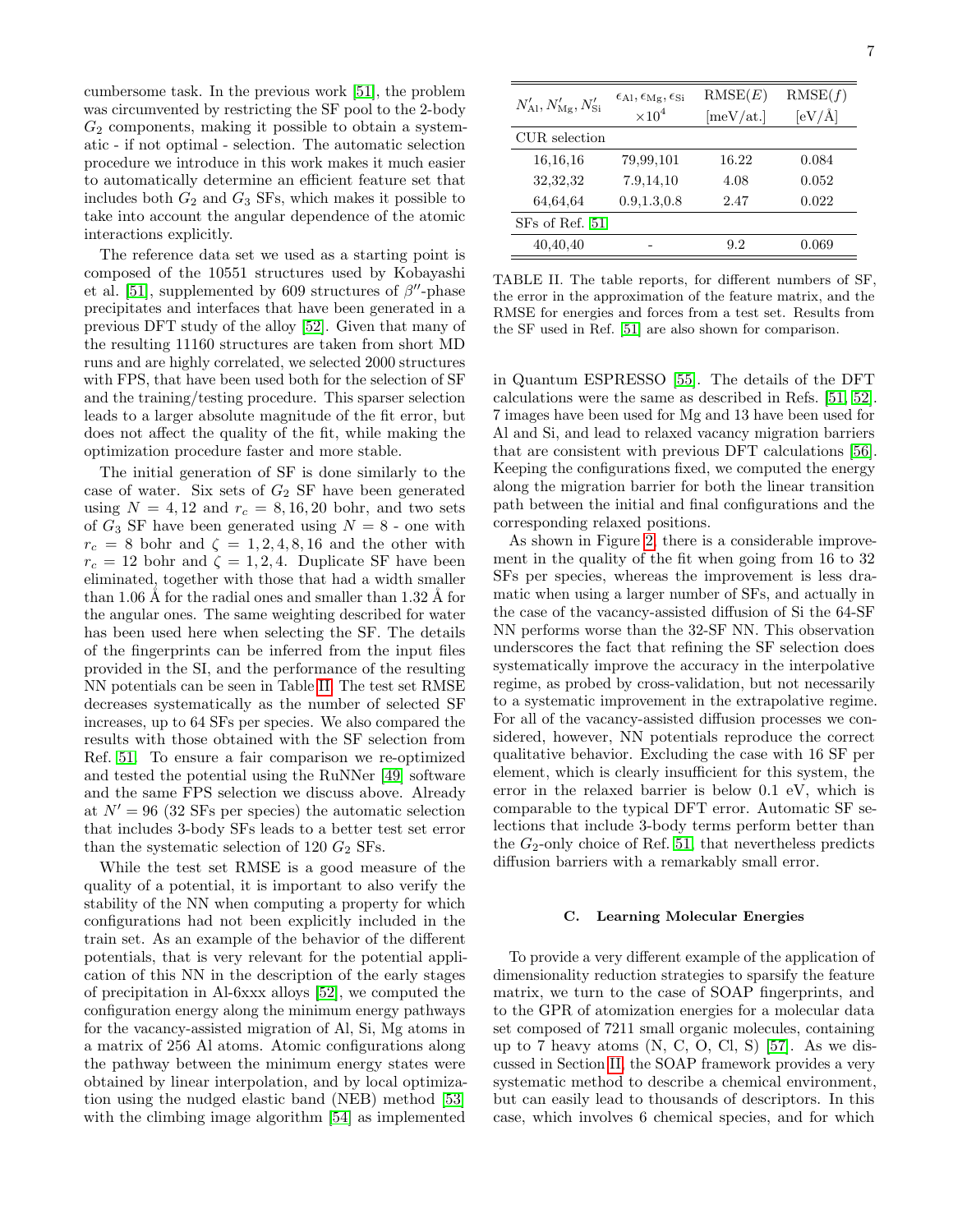

<span id="page-7-0"></span>FIG. 2. The energy barrier for the vacancy-assisted migration of Al, Mg, and Si using an increasing number of symmetry functions are presented on the left, compared to DFT and the choice of SF from Ref. [51,](#page-10-5) presented on the right. Dashed lines correspond to the unrelaxed configurations, solid lines to the minimum energy pathway. The energies are shown as a difference from the minimum energy structure.

we used an environment cutoff of  $r_c = 3.0 \text{ Å}, n_{\text{max}} = 9$ and  $l_{\text{max}} = 9$ , one has to deal with a total of  $N = 14852$ rotationally-invariant symmetry functions. This huge number of features is in stark contrast with the handful of symmetry functions that are used in the BPNN scheme to generate accurate interatomic potentials. It is reasonable to speculate that a small fraction of the initial features could also provide a satisfactory description of the chemical environments, and therefore an accurate prediction of properties. To test this idea, we have applied the same framework we discussed for the BP symmetry functions to the power spectrum  $\mathbf{p}_{\alpha\beta}(\mathcal{X})$ .

There is however an important difference compared to the previous case. For BPNN the feature vectors are fed through a neural network, and are subject to a linear transformation before being fed to the first layer of non-linear activation functions, whose coefficients are optimized together with all the other parameters of the NN. SOAP fingerprints are typically used to compute a kernel for Gaussian process regression, that in its simplest form corresponds to the scalar product between features, without an optimization step to determine the most effective linear combination of the inputs. For this reason, in order to reduce the size of the input vectors without compromising the regression accuracy, it is necessary to introduce an additional ingredient. The original kernel is calculated as  $\mathbf{K} = \mathbf{X} \mathbf{X}^T$ , whereas now we intend to compute it using the approximate form of  $X$ , i.e. we intend to find  $\tilde{\mathbf{K}} = \tilde{\mathbf{X}} \tilde{\mathbf{X}}^T$ , where  $\tilde{\mathbf{X}}$  is shown in eq [11.](#page-3-1)

As previously explained in section [III,](#page-2-1) given that we only aim to reduce the number of features,  $\mathbf{UR} = \mathbf{C}^+ \mathbf{X}$ . The approximate kernel can then be written as

$$
\tilde{\mathbf{K}} = \mathbf{C}\mathbf{C}^+ \mathbf{X} \mathbf{X}^T (\mathbf{C}^+)^T \mathbf{C}^T.
$$
 (18)

Computing the approximate kernel also involves the  $N' \times$ N' matrix  $\mathbf{W} = \mathbf{C}^{+} \mathbf{X} \mathbf{X}^{T} (\mathbf{C}^{+})^{T}$ . Since this matrix is symmetric and positive-definite, it can be decomposed as  $\mathbf{W} = \mathbf{A} \mathbf{A}^T$ . Finally, we see that the kernel can be written in terms of scalar products of the reduced-dimensionality features, provided we define  $X' = CA$ , since

$$
\tilde{\mathbf{K}} = (\mathbf{CA})(\mathbf{CA})^T \quad . \tag{19}
$$

Therefore, after using the previously described schemes to select features from  $X$ , we also have to compute the  $A$ matrix in order to scale adequately the selected features. It should be noted that the matrix A, although computed only once during the fingerprint selection stage, must be stored and applied to the selected components of the power spectrum when performing training or predictions.



<span id="page-7-1"></span>FIG. 3. The RMSE of the GPR for 1442 randomly chosen structures in the test set, with a varying number of elements of the power spectrum, chosen for both CUR and FPS, compared to the result of the GPR with the full power spectrum. The training set is composed by 500 FPS structures.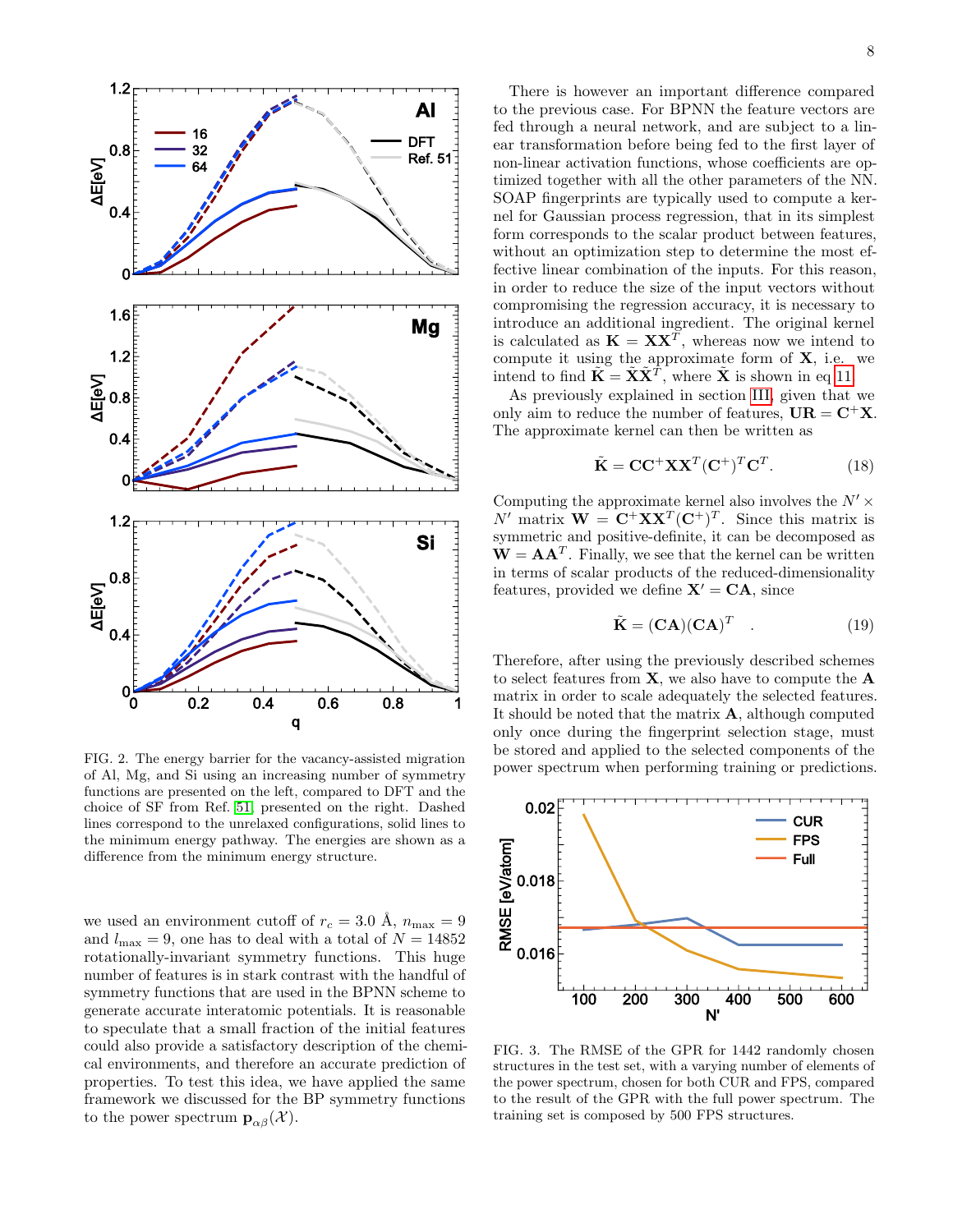Let us now turn to discuss the performance of different feature selection strategies for the prediction of the atomization energies on the QM7b data set. All the results we present are tested using the same set, composed of 1442 randomly selected structures (which correspond to roughly 20% of the full QM7b data). From the overall training set, containing 5769 structures, we select 500 structures with a FPS strategy that we use to construct the initial feature matrix. We then apply both the CUR and the FPS methods to perform feature selection, and use the reduced dimensionality set of descriptors to train a GPR model on the same 500 FPS structures. Figure [3](#page-7-1) shows the RMSE in the prediction of the atomization energies of the test-set structures. It is remarkable to see that using only 100 CUR-selected elements of the power spectrum it is possible to match the prediction accuracy obtained with the original kernel based on more than 14,000 features. Interestingly, increasing the number of features to 400 leads to lower test error, suggesting that for this small training set the use of a smaller set of fingerprints helps to combat overfitting. FPS selection also performs remarkably well, and at  $N' = 400$  it yields a test RMSE which is 5% lower than the baseline SOAP result.

The question is of course whether this reduceddimensionality description is sufficient to further improve the prediction accuracy, when more structures are used for training. As seen in the learning curves in Fig. [4,](#page-8-0) using 400 features is enough to obtain errors that are comparable to the reference value, or even lower. It is only when considering the full 5769 structures in the training set that the baseline kernel reaches a marginally better accuracy than the reduced-dimensionality model, that discards as much as 97% of the elements of the SOAP power spectrum.

#### V. CONCLUSIONS

In this article we have discussed methods that can be used to select the most important features out of a large initial pool of candidates. This unsupervised scheme is based on preserving the features that retain the most information, and are identified using relatively standard linear algebra methods, which makes the approach fully automatic and transferable to different systems and families of descriptors. Given that our strategy determines a low-dimensional description that requires the evaluation of only a small number of features, it can also reduce dramatically the cost of the property prediction.

The examples we use demonstrate the applicability of this scheme to machine-learning scenarios, that differ widely in terms of descriptors, regression scheme and nature of the atomistic data. The first case we discuss is that of Behler-Parrinello symmetry functions, which have been used as descriptors of atomic environments and inputs for neural network interatomic potentials. In our example we consider the case of a potential for condensed phases of



<span id="page-8-0"></span>FIG. 4. Learning curves for the QM7b atomization energies [\[57\]](#page-10-11), when using the full SOAP power spectrum, 400 features selected with FPS, and 400 selected with CUR. The results shown for each train set size are the average and standard deviation from 10 different models trained on random selections extracted from the overall training set

water, for which a very successful reference set of symmetry functions exists. The choice of the parameters for the symmetry functions is currently tackled either by selecting the best symmetry functions based on an understanding of the physics of the system at hand and experience [\[31\]](#page-9-15), or using a systematic generation of parameters [\[41\]](#page-9-22). By selecting automatically a small number of BP symmetry functions out of a large pool of automatically-generated descriptors we could achieve the same prediction error of the reference physically-motivated choice of symmetry functions, while reducing the cost of evaluating them. The advantage of using an automatic procedure to select SFs is even more apparent when considering the case of the ternary alloy of Al, Si and Mg. NN potentials based on CUR-selected SFs outperform a previous potential, both in terms of test RMSE and in terms of the accuracy of predicting vacancy-assisted atom migration barriers.

We then considered as a different application the sparsification of the very large feature matrix that corresponds to the SOAP power spectrum, and used as benchmark the atomization energies of a set of small organic molecules. We show that by retaining only 3% of the power spectrum components one can match or outperform a Gaussian process regression model that uses the entire kernel. These results suggest that the SOAP framework, that provides a complete, systematically-converging representation of chemical environments, can be used at a much reduced cost by selecting a small set of components that provide a sufficient amount of chemical information.

Our scheme, that could be easily adapted to other classes of atomic and molecular descriptors, and that could also be used to select features from multiple classes of fingerprints, simplifies and/or accelerates greatly the optimization and the use of machine-learning models of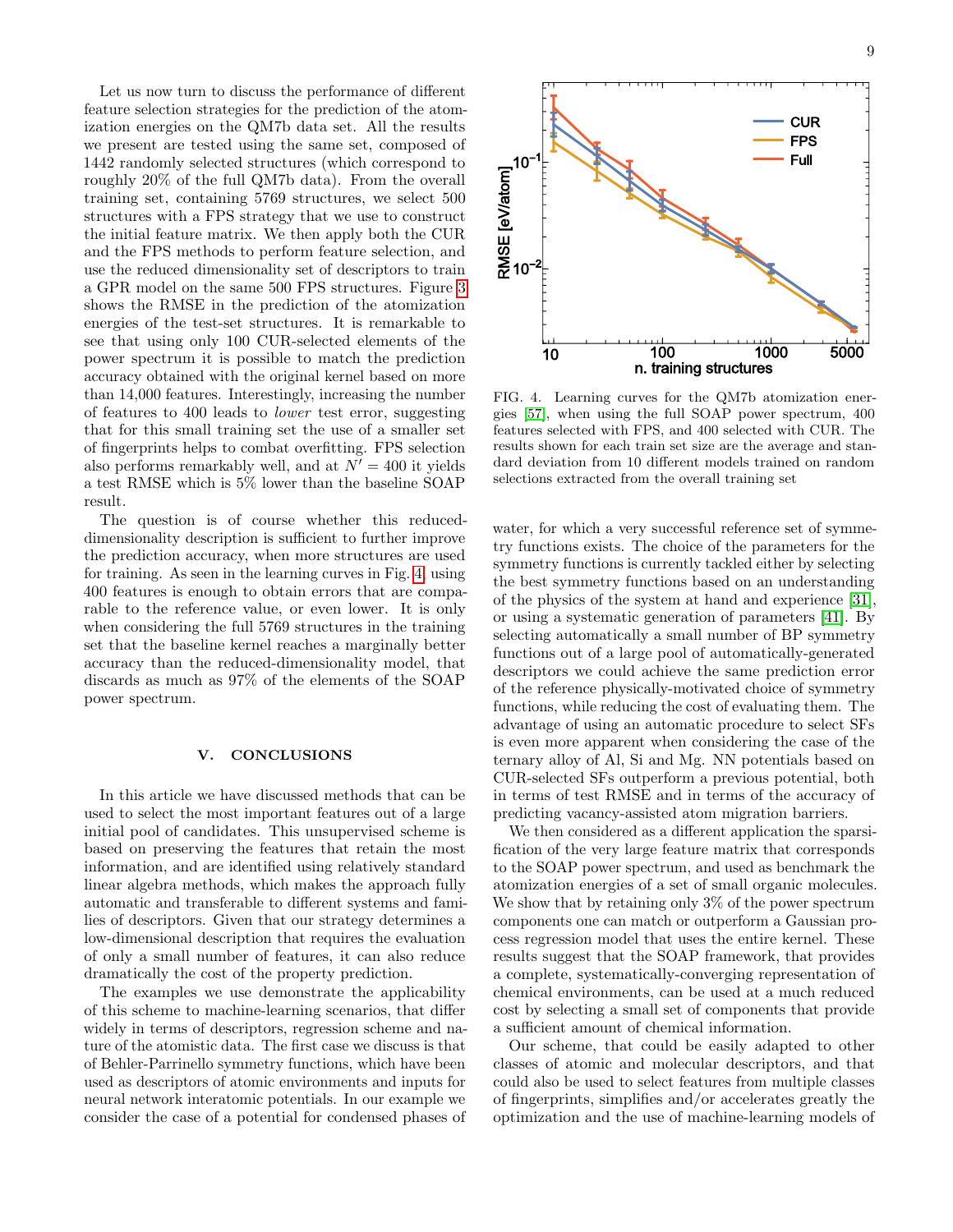atomic-scale properties. On a more fundamental level, it suggests that the success of regression schemes as surrogate models for interatomic potentials can be understood in terms of a relatively low dimensionality of the manifold that describes energetically-accessible molecular motifs. Analyzing the nature of this low-dimensional manifold to reveal a more intuitive understanding of structureproperty relations [\[38\]](#page-9-17), quantifying the sensitivity of the manifold to the reference data set, and if necessary proposing a strategy to actively adapt the feature set to the accumulation of new structures during a simulation are all promising directions to further extend this line or research.

- <span id="page-9-0"></span>[1] B. Rost and C. Sander, Proteins: Structure, Function, and Bioinformatics 19, 55 (1994).
- [2] P. J. Ballester and J. B. Mitchell, Bioinformatics 26, 1169 (2010).
- [3] J. Cheng and P. Baldi, Bioinformatics 22, 1456 (2006).
- [4] P. Gasparotto, R. H. Meißner, and M. Ceriotti, J. Chem. Theory Comput. , acs.jctc.7b00993 (2018).
- [5] M. Haranczyk and J. A. Sethian, J Chem. Theory Comput. 6, 3472 (2010).
- <span id="page-9-1"></span>[6] D. A. Carr, M. Lach-hab, S. Yang, I. I. Vaisman, and E. Blaisten-Barojas, Micropor. Mesopor. Mat. 117, 339 (2009).
- <span id="page-9-2"></span>[7] T. D. Huan, A. Mannodi-Kanakkithodi, and R. Ramprasad, Phys. Rev. B 92, 014106 (2015).
- [8] M. Rupp, A. Tkatchenko, K.-R. Müller, and O. A. Von Lilienfeld, Phys. Rev. Lett. 108, 058301 (2012).
- [9] F. A. Faber, A. Lindmaa, O. A. von Lilienfeld, and R. Armiento, Phys. Rev. Lett. 117, 135502 (2016).
- [10] J. Behler, J. Chem. Phys. **145**, 170901 (2016).
- [11] S. De, F. Musil, T. Ingram, C. Baldauf, and M. Ceriotti, J. Cheminformatics 9, 6 (2017).
- <span id="page-9-3"></span>[12] T. D. Sparks, M. W. Gaultois, A. Oliynyk, J. Brgoch, and B. Meredig, Scripta Mater. 111, 10 (2016).
- <span id="page-9-4"></span>[13] J. Behler and M. Parrinello, Phys. Rev. Lett. 98, 146401 (2007).
- <span id="page-9-9"></span>[14] A. P. Bartók, R. Kondor, and G. Csányi, Phys. Rev. B 87, 184115 (2013).
- [15] A. Glielmo, P. Sollich, and A. De Vita, Phys. Rev. B 95, 214302 (2017).
- <span id="page-9-5"></span>[16] A. Grisafi, D. M. Wilkins, G. Csányi, and M. Ceriotti, Phys. Rev. Lett. 120, 036002 (2018).
- <span id="page-9-6"></span>[17] L. Zhu, M. Amsler, T. Fuhrer, B. Schaefer, S. Faraji, S. Rostami, S. A. Ghasemi, A. Sadeghi, M. Grauzinyte, C. Wolverton, and S. Goedecker, J. Chem. Phys. 144, 034203 (2016).
- [18] B. Huang and O. A. von Lilienfeld, J. Chem. Phys.  $145$ (2016).
- <span id="page-9-7"></span>[19] F. A. Faber, L. Hutchison, B. Huang, J. Gilmer, S. S. Schoenholz, G. E. Dahl, O. Vinyals, S. Kearnes, P. F. Riley, and O. A. von Lilienfeld, J. Chem. Theory Comput. , acs.jctc.7b00577 (2017).
- <span id="page-9-8"></span>[20] J. Behler, J. Chem. Phys. **134**, 074106 (2011).
- <span id="page-9-10"></span>[21] R. Z. Khaliullin, H. Eshet, T. D. Kühne, J. Behler, and M. Parrinello, Phys. Rev. B 81, 100103 (2010).
- [22] G. C. Sosso, G. Miceli, S. Caravati, J. Behler, and

#### ACKNOWLEDGMENTS

MC and AA were supported by the European Research Council under the European Union's Horizon 2020 research and innovation programme (grant agreement no. 677013-HBMAP). DG and MC acknowledge support for this work by an Industrial Research Grant funded by Constellium. GI acknowledges funding from the Fondazione Zegna. SK was supported by the Cluster of Excellence RESOLV (EXC 1069) funded by the Deutsche Forschungsgemeinschaft, JB is grateful for a DFG Heisenberg professorship (Be3264/11-2).

M. Bernasconi, Phys. Rev. B 85, 174103 (2012).

- [23] H. Eshet, R. Z. Khaliullin, T. D. Kühne, J. Behler, and M. Parrinello, Phys. Rev. Lett. 108, 115701 (2012).
- [24] N. Artrith and J. Behler, Phys. Rev. B 85, 045439 (2012).
- <span id="page-9-27"></span>[25] V. Kapil, J. Behler, and M. Ceriotti, J. Chem. Phys. 145, 234103 (2016).
- <span id="page-9-11"></span>[26] B. Cheng, J. Behler, and M. Ceriotti, J. Phys. Chem. Letters 7, 2210 (2016).
- <span id="page-9-12"></span>[27] M. Gastegger, J. Behler, and P. Marquetand, Chemical Science 8, 6924 (2017).
- <span id="page-9-13"></span>[28] J. Behler, PCCP **13**, 17930 (2011).
- [29] K. V. Jovan Jose, N. Artrith, and J. Behler, J. Chem. Phys. 136, 194111 (2012).
- <span id="page-9-14"></span>[30] J. Behler, [Angew. Chem. Int. Ed.](http://dx.doi.org/10.1002/anie.201703114) 56, 12828 (2017).
- <span id="page-9-15"></span>[31] J. Behler, Int. J. Quantum Chem. **115**, 1032 (2015).
- <span id="page-9-16"></span>[32] A. P. Bartók, M. C. Payne, R. Kondor, and G. Csányi, Phys. Rev. Lett. 104, 136403 (2010).
- [33] V. L. Deringer and G. Csányi, Phys. Rev. B **95**, 094203 (2017).
- <span id="page-9-18"></span>[34] S. De, A. P. Bartók, G. Csányi, and M. Ceriotti, Phys. Chem. Chem. Phys. 18, 13754 (2016).
- [35] A. P. Bartók, M. J. Gillan, F. R. Manby, and G. Csányi, Phys. Rev. B 88, 054104 (2013).
- [36] W. J. Szlachta, A. P. Bartók, and G. Csányi, Phys. Rev. B 90, 104108 (2014).
- <span id="page-9-19"></span>[37] A. P. Bartok, S. De, C. Poelking, N. Bernstein, J. Kermode, G. Csanyi, and M. Ceriotti, Science Advances 3, e1701816 (2017).
- <span id="page-9-17"></span>[38] F. Musil, S. De, J. Yang, J. E. Campbell, G. M. Day, and M. Ceriotti, Chemical Science 9, 1289 (2018).
- <span id="page-9-20"></span>[39] M. Gastegger, L. Schwiedrzik, M. Bittermann, F. Berzsenyi, and P. Marquetand, J. Chem. Phys. 148, 241709 (2018).
- <span id="page-9-21"></span>[40] N. J. Browning, R. Ramakrishnan, O. A. von Lilienfeld, and U. Roethlisberger, J. Phys. Chem. Letters 8, 1351 (2017).
- <span id="page-9-22"></span>[41] J. S. Smith, O. Isayev, and A. E. Roitberg, Chem. Sci. 8, 3192 (2017).
- <span id="page-9-23"></span>[42] M. W. Mahoney and P. Drineas, Proc. Natl. Acad. Sci. USA 106, 697 (2009).
- <span id="page-9-24"></span>[43] A. P. Bartók and G. Csányi, International Journal of Quantum Chemistry 115, 1051 (2015).
- <span id="page-9-25"></span>[44] M. Ceriotti, G. A. Tribello, and M. Parrinello, J. Chem. Theory Comput. 9, 1521 (2013).
- <span id="page-9-26"></span>[45] T. Morawietz, A. Singraber, C. Dellago, and J. Behler,